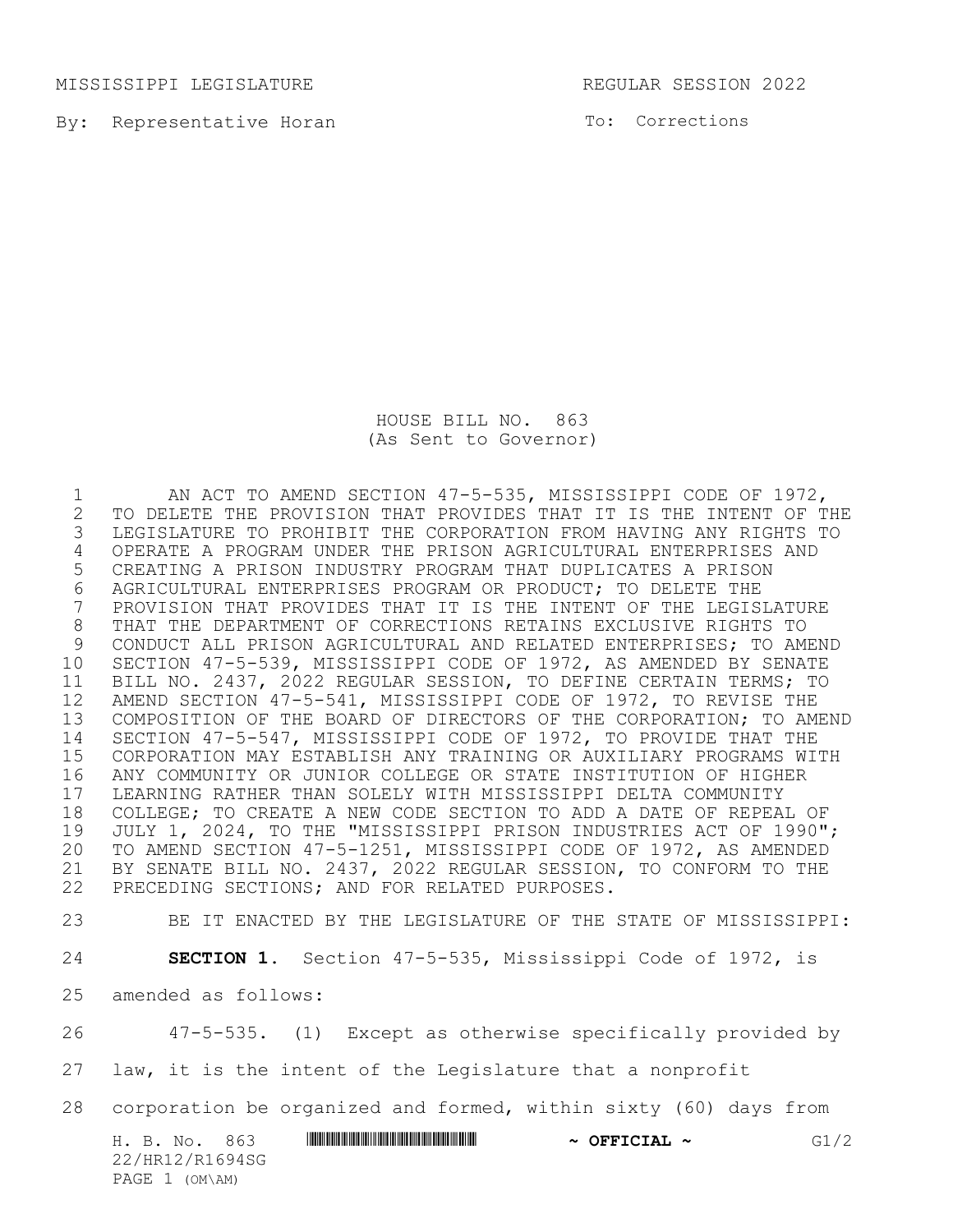April 4, 1990, to lease and manage the prison industry programs of the Mississippi Correctional Industries. The corporation created and established shall be a body politic and corporate, may acquire and hold real and personal property, may receive, hold and dispense monies appropriated to it by the Legislature of the State of Mississippi received from the federal government, received from the sale of products, goods, and services which it produces, and received from any other sources whatsoever.

 (2) Except as otherwise specifically provided by law, it is the further intent of the Legislature that the nonprofit corporation shall create any additional prison industry program as it deems fit, and any such program shall be created in compliance with the provisions of Sections 47-5-531 through 47-5-575.

 (3) Except as otherwise specifically provided by law, it is the further intent of the Legislature that such nonprofit corporation shall have exclusive rights to operate any prison industry program and when such corporation is lawfully formed, no other public or private entity shall be allowed to carry out the provisions of Sections 47-5-531 through 47-5-575.

 (4) It is the further intent of the Legislature, that the nonprofit corporation which is required to be organized and formed under Sections 47-5-531 through 47-5-575 shall locate and operate prison industries at any state correctional facility with the approval of the Commissioner of Corrections. It is the intent of the Legislature that the nonprofit corporation locate and operate

H. B. No. 863 \*HR12/R1694SG\* **~ OFFICIAL ~** 22/HR12/R1694SG PAGE 2 (OM\AM)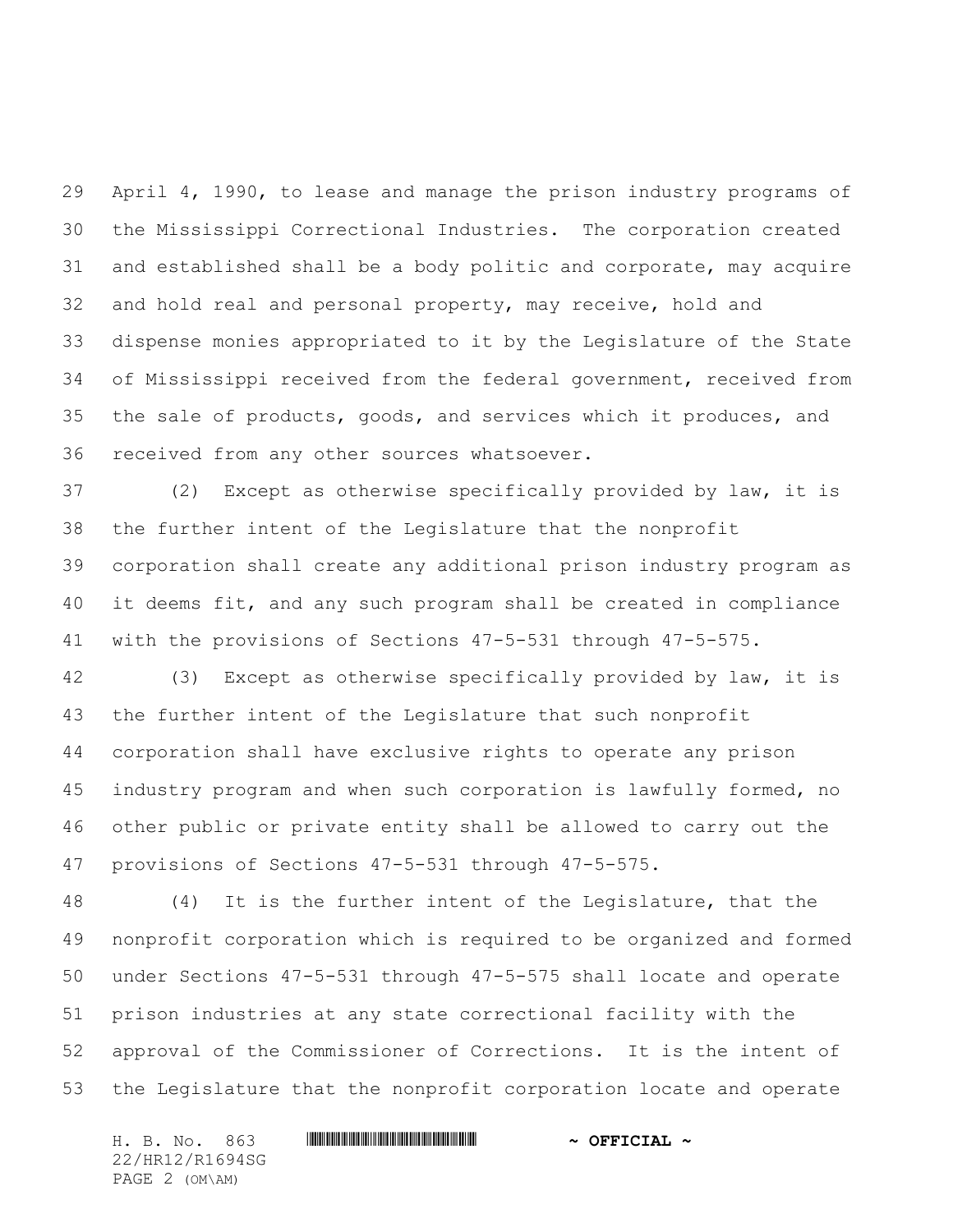such industries in an orderly and expeditious manner. Such corporation may locate and operate prison industries at other prison satellites, at community work centers in the state, at any private correctional facility which houses state inmates and at any regional correctional facility as authorized under Section 47-5-931. No industrial prison program shall be located at a site other than state prison facilities approved by the commissioner. **\* \* \***

 **SECTION 2.** Section 47-5-539, Mississippi Code of 1972, as amended by Senate Bill No. 2437, 2022 Regular Session, is amended as follows:

 47-5-539. For the purposes of Sections 47-5-531 through 47-5-575, the following terms shall have the following **\* \* \*** meaning unless the context shall provide otherwise:

 (a) "Chief executive officer" means the chief executive officer of the corporation established under this chapter.

 ( **\* \* \***b) "Corporation" means the private nonprofit corporation which is required to be organized and formed to carry out the provisions of Sections 47-5-531 through 47-5-575 regarding prison industries.

 ( **\* \* \***c) "Department" means the State Department of Corrections.

 ( **\* \* \***d) "Inmate" means any person incarcerated within any state correctional facility.

H. B. No. 863 \*HR12/R1694SG\* **~ OFFICIAL ~** 22/HR12/R1694SG PAGE 3 (OM\AM)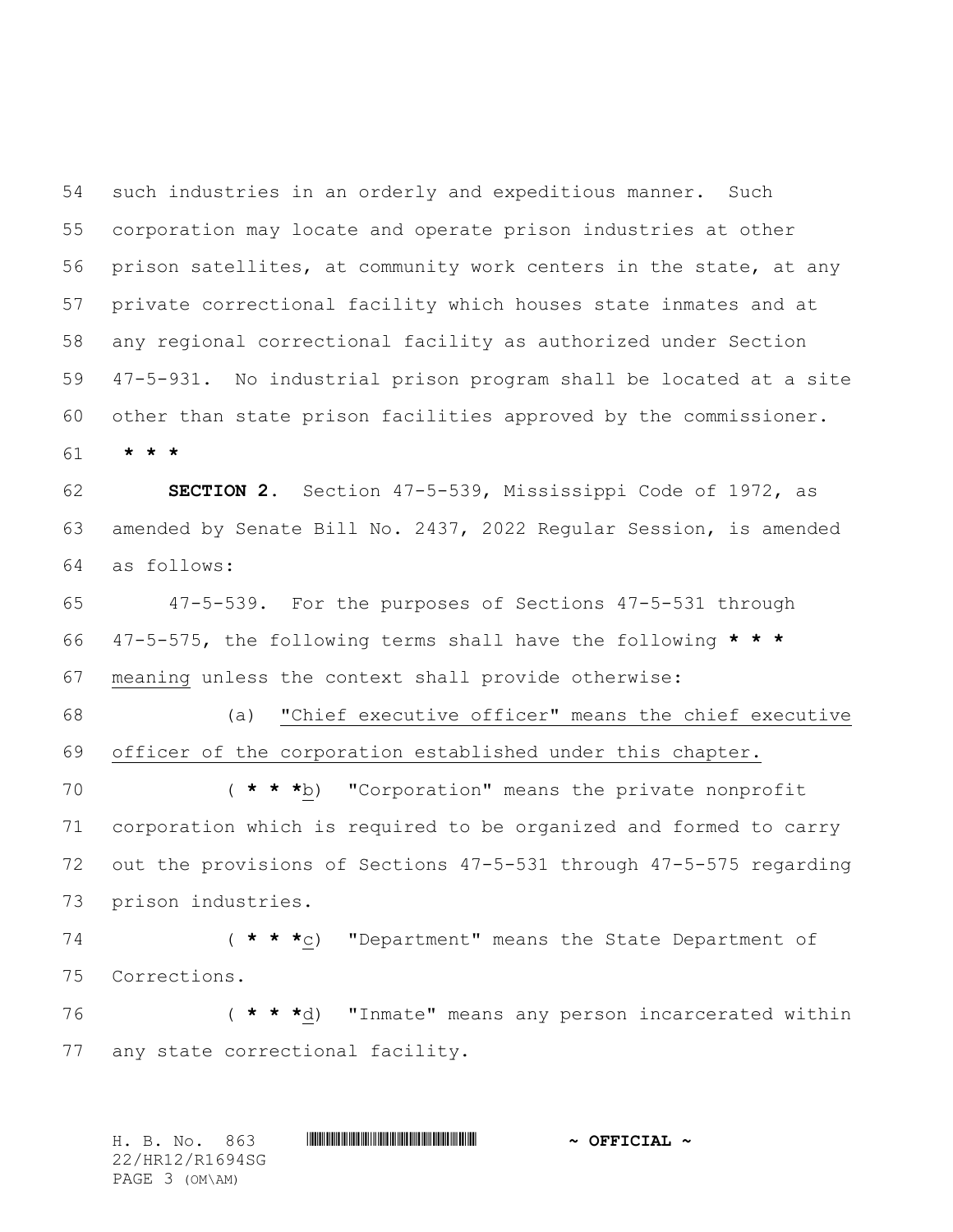( **\* \* \***e) "Prison industry program" means any program which is considered to be a part of any prison industry in this state.

 ( **\* \* \***f) "Prison agricultural enterprises" means all agricultural endeavors as defined in Section 47-5-353.

 (g) "Work Initiative" or "initiative" means the program authorized in Section 47-5-579.

 **SECTION 3.** Section 47-5-541, Mississippi Code of 1972, is amended as follows:

 47-5-541. (1) The corporation shall be governed by a board of directors. The terms of the board of directors in place before July 1, 2022, shall expire June 30, 2022. From and after July 1, 2022, the board of directors of the nonprofit corporation shall be composed of the following **\* \* \*** five (5) members **\* \* \***: **\* \* \***

 (a) The Commissioner of the Department of Corrections or his or her designee;

(b) One (1) representative of the faith-based

community, appointed by the Commissioner of the Department of

Corrections with the advice and consent of the Senate;

(c) One (1) representative of the business community,

appointed by the Commissioner of the Department of Corrections

with the advice and consent of the Senate;

(d) The Executive Director of AccelerateMS or his or

her designee; and

H. B. No. 863 \*HR12/R1694SG\* **~ OFFICIAL ~** 22/HR12/R1694SG PAGE 4 (OM\AM)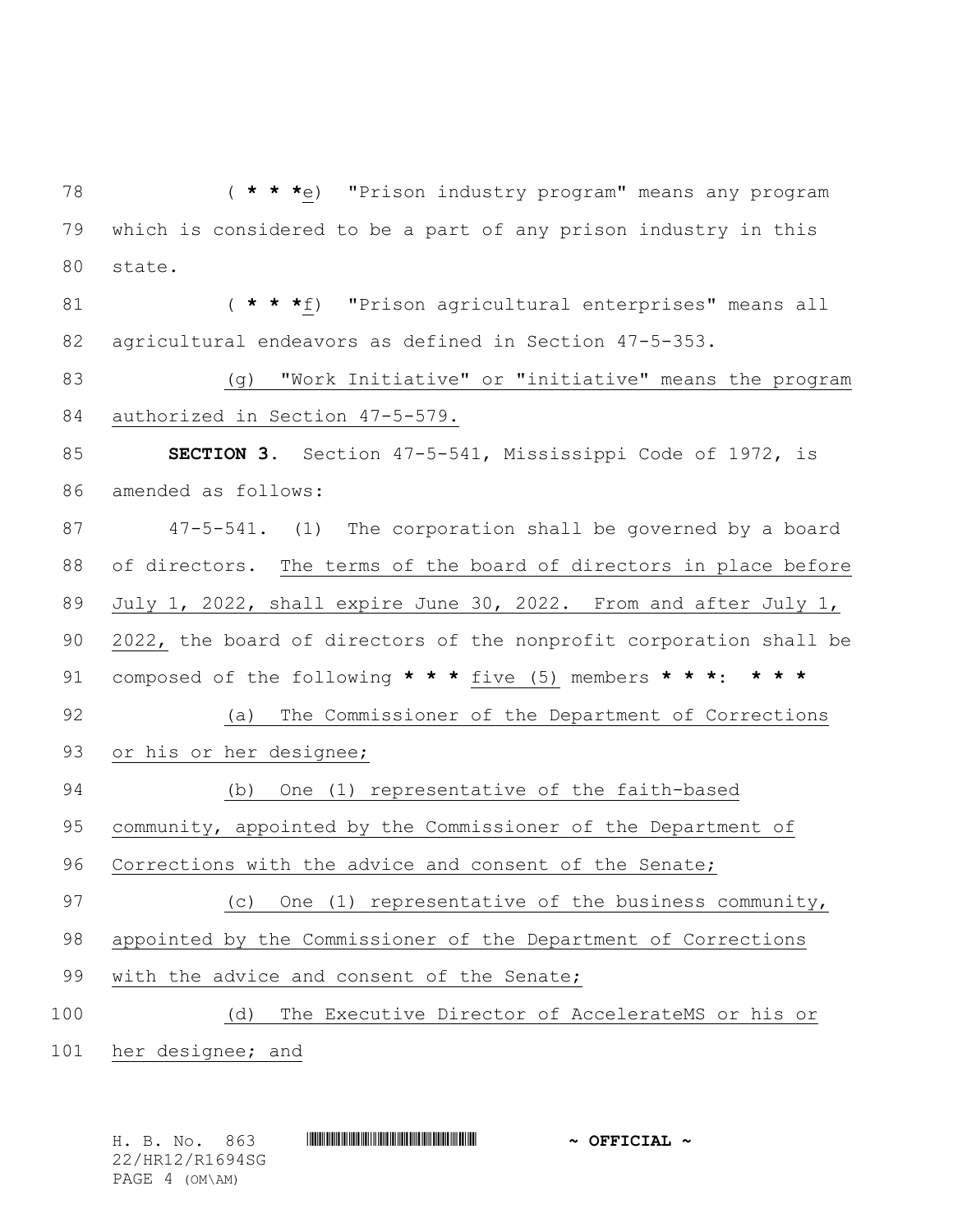| 102 | The Executive Director of the Mississippi Community<br>(e)         |
|-----|--------------------------------------------------------------------|
| 103 | College Board or his or her designee.                              |
| 104 | * * * For the initial appointments, * * * the representative       |
| 105 | of the faith-based community shall serve for a term of one (1)     |
| 106 | year; the representative of the business community shall serve for |
| 107 | a term of two (2) years; the Executive Director of the             |
| 108 | AccelerateMS or his or her designee shall serve for a term of      |
| 109 | three (3) years and the Executive Director of the Mississippi      |
| 110 | Community College Board shall serve for a term of four (4) years.  |
| 111 | All succeeding terms shall be for four (4) years from the          |
| 112 | expiration date of the previous term. The term of the              |
| 113 | Commissioner of Corrections shall run concurrent with his or her   |
| 114 | term or terms as commissioner. Initial appointments shall be made  |
| 115 | within thirty (30) days after * * * July 1, 2022. * * * Any        |
| 116 | vacancy on the board prior to the expiration of a term for any     |
| 117 | reason, including resignation, removal, disqualification, death or |
| 118 | disability shall be filled in the manner prescribed in paragraphs  |
| 119 | (a) through (e) of this subsection for the balance of the          |
| 120 | unexpired term. The officers of the corporation shall consist of   |
| 121 | a chairman, vice chairman and a secretary-treasurer. The officers  |
| 122 | shall be selected by the members of the board. However, the        |
| 123 | Commissioner of Corrections * * * shall not be eligible to serve   |
| 124 | as an officer of the corporation.                                  |
| 1つら | (2) The beard of directors shall solect and employ a shief         |

 (2) The board of directors shall select and employ a chief executive officer of the corporation who shall serve at the

H. B. No. 863 \*HR12/R1694SG\* **~ OFFICIAL ~** 22/HR12/R1694SG PAGE 5 (OM\AM)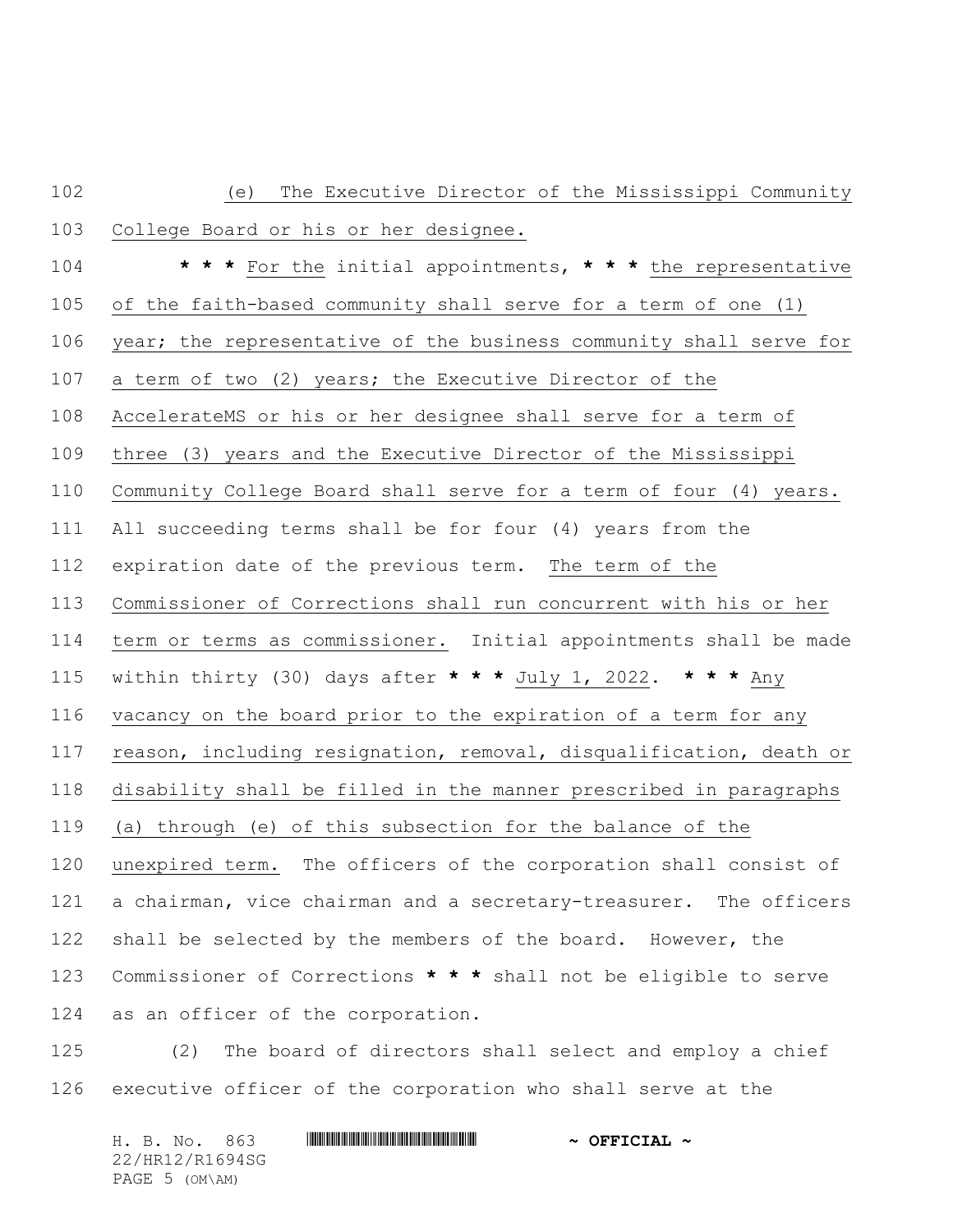pleasure of the board. The board shall set the compensation of the chief executive officer. The chief executive officer shall be responsible for the general business and entire operations of the corporation, and shall be responsible for operating the corporation in compliance with the bylaws of the corporation and in compliance with any provision of law. The board shall be authorized and empowered to do only those acts provided by law and by the bylaws of the corporation. Except as otherwise specifically provided by law, such board shall have the authority to establish prison industries, to cease the operation of any industry which it deems unsuitable or unprofitable, to enter into any lease or contract for the corporation and it shall have the full authority to establish prices for any industry good.

 (3) No member of the board of directors shall vote on any matter that comes before the board that could result in pecuniary benefit for himself or for any entity in which such member has an interest.

 (4) In addition to the board of directors, an advisory board may be set up for the benefit of each industry which is established pursuant to the provisions of Sections 47-5-531 through 47-5-575. Such boards shall be advisory only, and may be set up in the discretion of the board of directors of the corporation.

 (5) Each member of the board of directors of the corporation shall receive per diem as provided in Section 25-3-69 for each day

H. B. No. 863 \*HR12/R1694SG\* **~ OFFICIAL ~** 22/HR12/R1694SG PAGE 6 (OM\AM)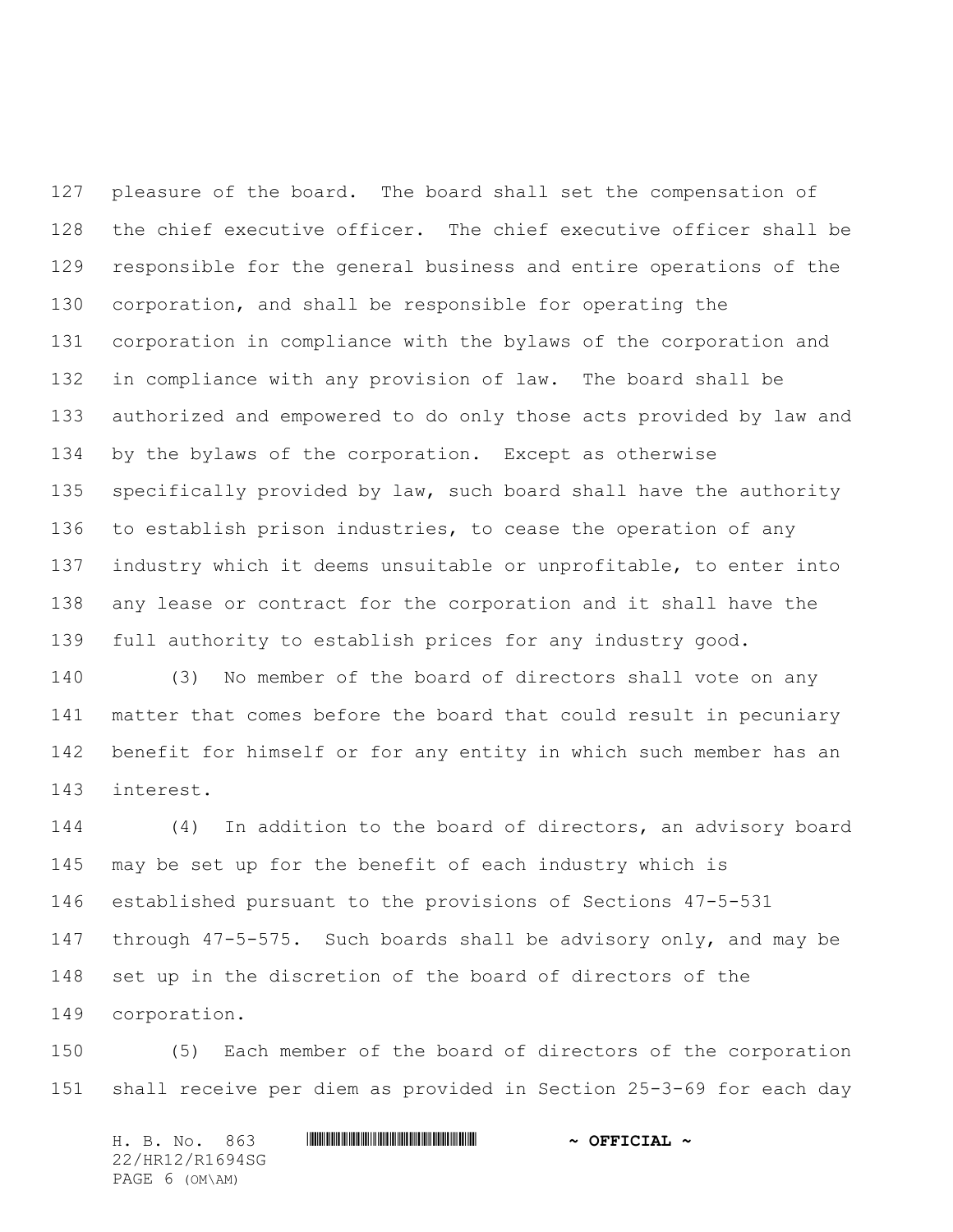or fraction thereof spent in actual discharge of his official duties and shall be reimbursed for mileage and actual expenses incurred in the performance of his official duties in accordance with the requirements of Section 25-3-41, Mississippi Code of 1972.

 (6) The board of directors shall make and publish policies, rules and regulations governing all business functions, including but not limited to accounting, marketing, purchasing and personnel, not inconsistent with the terms of Sections 47-5-531 through 47-5-575, as may be necessary for the efficient administration and operation of the corporation.

 (7) The chief executive officer of the corporation shall: (a) Employ all necessary employees of the corporation 165 and dismiss them as is necessary;

(b) Administer the daily operations of the corporation;

 (c) Upon approval of the board of directors, execute any contracts on behalf of the corporation; and

 (d) Take any further actions which are necessary and proper toward the achievement of the corporation purposes.

 (8) A member of the board of directors of the corporation shall not be liable for any civil damages for any personal injury or property damage caused to a person as a result of any acts or omissions committed in good faith in the exercise of their duties as members of the board of directors of the corporation, except

22/HR12/R1694SG PAGE 7 (OM\AM)

H. B. No. 863 \*HR12/R1694SG\* **~ OFFICIAL ~**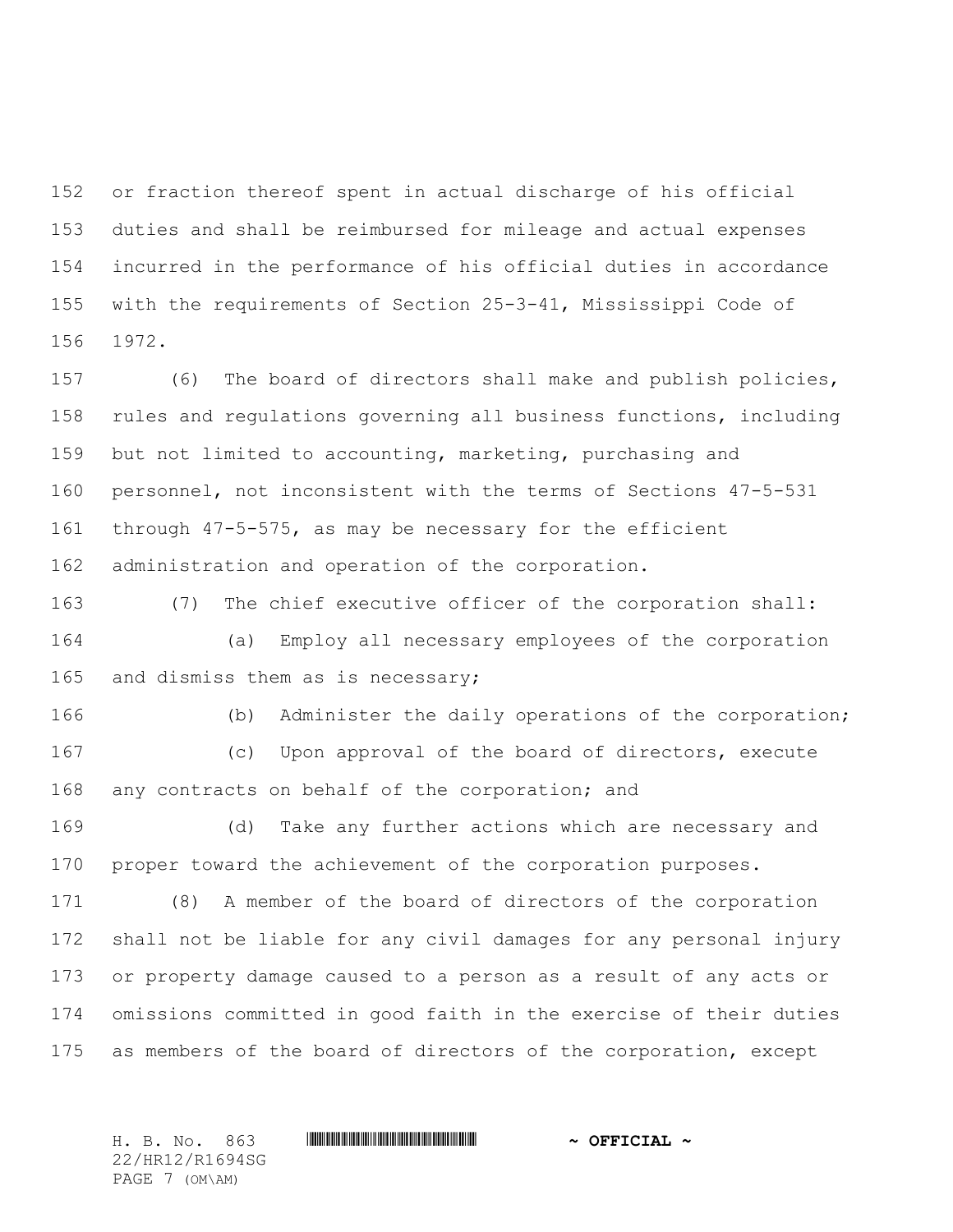where a member of the board engages in acts or omissions which are intentional, willful, wanton, reckless or grossly negligent.

 **SECTION 4.** Section 47-5-547, Mississippi Code of 1972, is amended as follows:

 47-5-547. Except as otherwise specifically provided by law, any training program or auxiliary program associated with any existing prison industry shall be transferred to the corporation. The corporation is empowered and authorized to establish in participation with **\* \* \*** any community or junior college or state institution of higher learning, any training or auxiliary program for existing prison industries or for any industries which the corporation might create. **\* \* \*** Such community or junior college or state institution of higher learning shall provide assistance in business planning, marketing and analysis of existing or projected industries. These industrial services shall be contracted with any appropriate **\* \* \*** community or junior college or state institution of higher learning when these industries are developed at other correction sites.

 **SECTION 5.** The following shall be codified as Section 47-5-577, Mississippi Code of 1972:

 47-5-577. Sections 47-5-531 through 47-5-575, which create the Mississippi Prison Industries Act of 1990, shall stand repealed from and after July 1, 2024.

H. B. No. 863 \*HR12/R1694SG\* **~ OFFICIAL ~** 22/HR12/R1694SG PAGE 8 (OM\AM)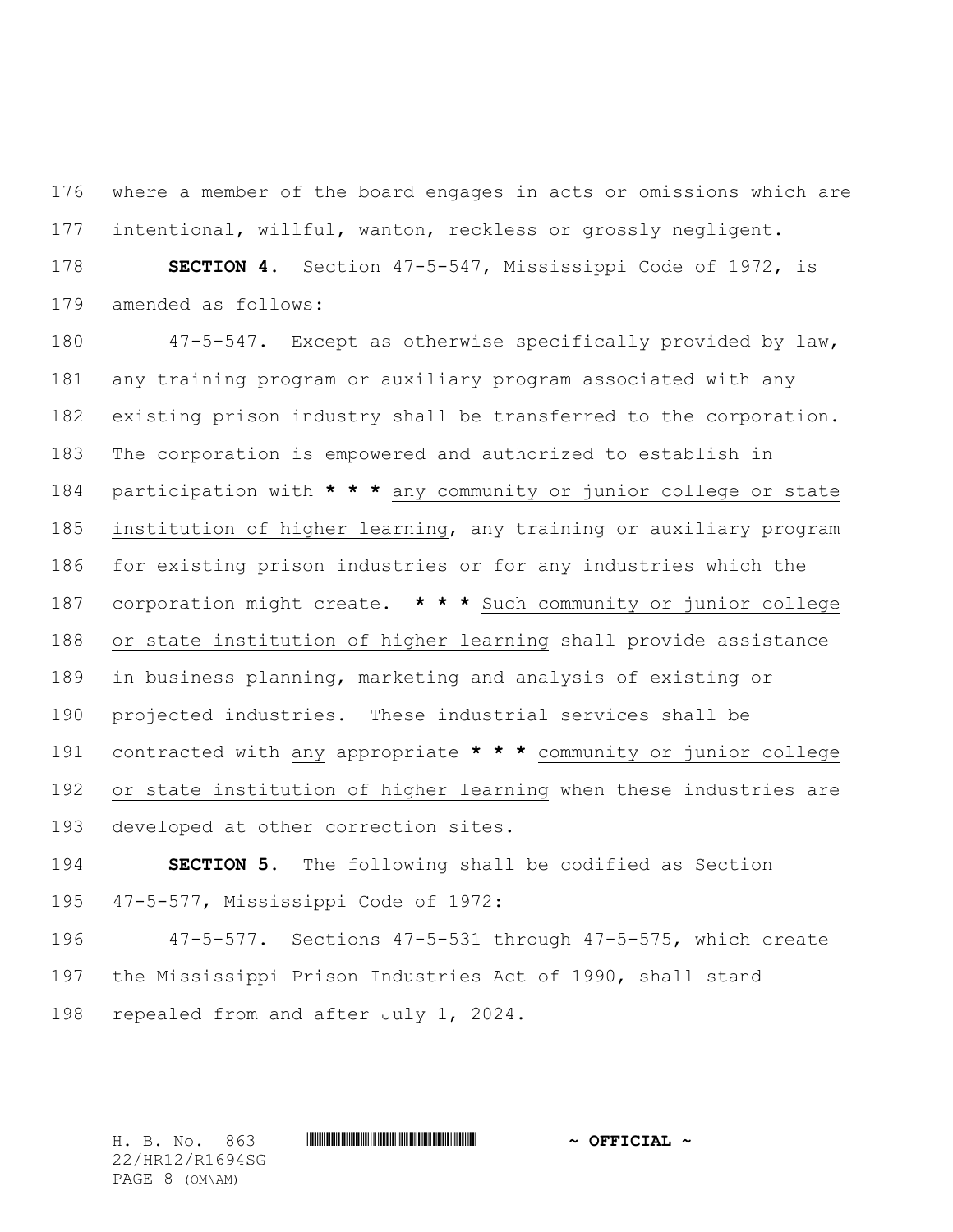**SECTION 6.** Section 47-5-1251, Mississippi Code of 1972, as amended by Senate Bill No. 2437, 2022 Regular Session, is amended as follows:

 47-5-1251. (1) There is created the "Prison Industry Enhancement Program," through which the Department of Corrections may contract with the nonprofit corporation organized and formed under the "Mississippi Prison Industries Act of 1990" to employ offenders within the custody of the department or prison industries.

 (2) Except as provided in Section 47-5-579, which is the provision authorizing a Work Initiative, the offenders must be under the supervision of the department at all times while 211 working. The offenders shall be paid, by the entity or entities, wages at a rate which is not less than that paid for similar work in the locality in which the work is performed. The wages may be subject to deductions which shall not, in the aggregate, exceed eighty percent (80%) of gross wages. The deductions shall be limited to the following:

(a) To pay federal, state and local taxes;

 (b) To pay reasonable charges for room and board as determined by regulations issued by the Commissioner of Corrections;

 (c) To support the offender's family pursuant to state statute, court order or agreement by the offender; and

H. B. No. 863 \*HR12/R1694SG\* **~ OFFICIAL ~** 22/HR12/R1694SG PAGE 9 (OM\AM)